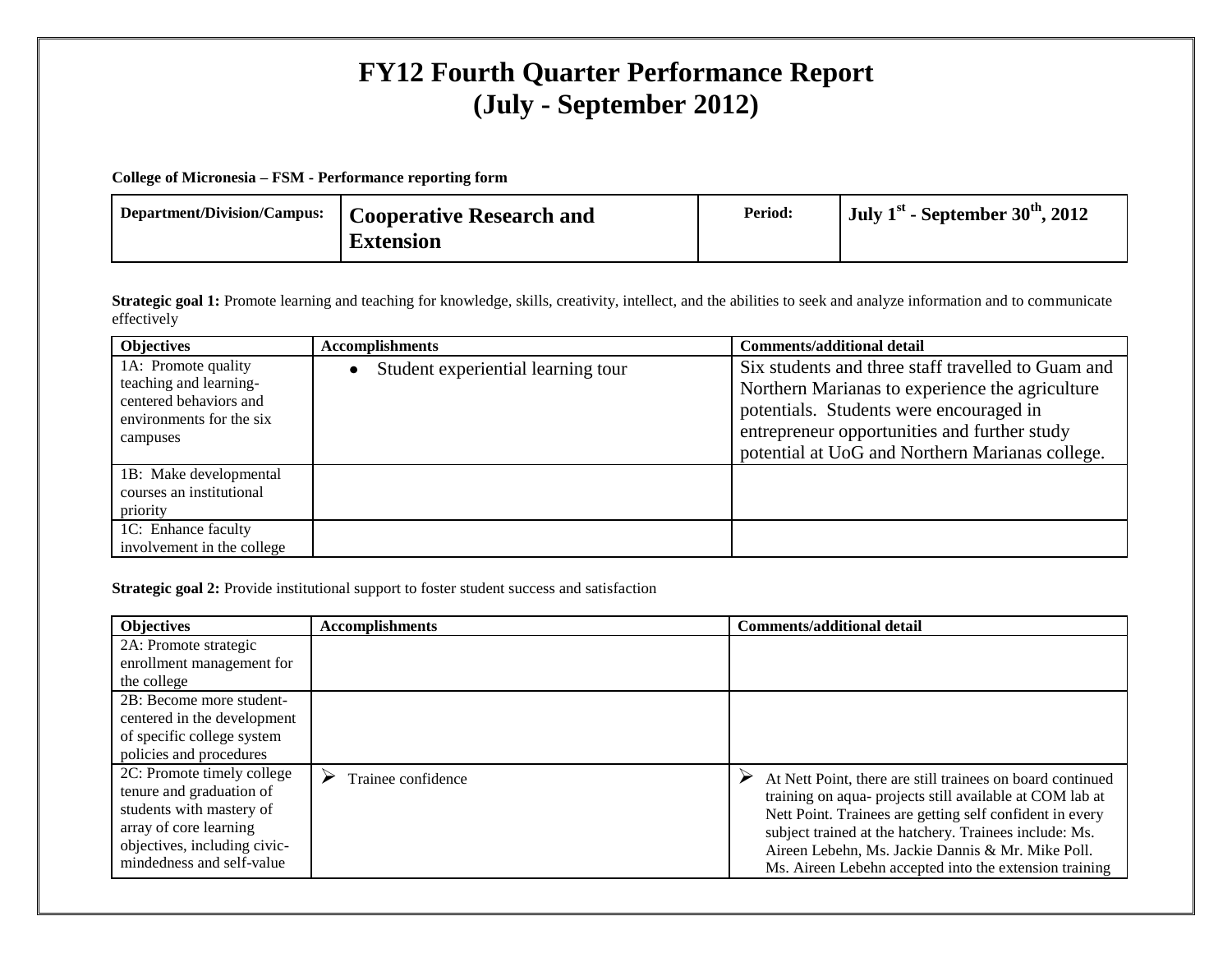|                                                                                                                            |  | course in Fisheries Management in Okinawa Japan.<br>Student Internship and Work Study Trainees have<br>access to both computers and internet to be able to write<br>weekly activity report and web search on information. |
|----------------------------------------------------------------------------------------------------------------------------|--|---------------------------------------------------------------------------------------------------------------------------------------------------------------------------------------------------------------------------|
| 2D: Develop a student-<br>friendly campus<br>environment that encourages<br>and enables students to be<br>health conscious |  |                                                                                                                                                                                                                           |

**Strategic goal 3:** Create an adequate, healthy and functional learning and working environment

| <b>Objectives</b>                                                                  | <b>Accomplishments</b>                                | <b>Comments/additional detail</b>                                                                                                                                                                                                                          |
|------------------------------------------------------------------------------------|-------------------------------------------------------|------------------------------------------------------------------------------------------------------------------------------------------------------------------------------------------------------------------------------------------------------------|
| 3A: Provide for adequate<br>facilities to support a learning<br>community          | <b>Solar Re-charge Stations</b>                       | Solar panels and equipment have been secured<br>through Univ. of Guam to construct solar<br>powered re-charge stations on the four state<br>campuses. Stations should support 10-12<br>students to re-charge laptops while accessing<br>wifi capacity.     |
| 3B: Provide for maintenance<br>and upkeep of grounds,<br>facilities, and equipment |                                                       |                                                                                                                                                                                                                                                            |
| 3C: Provide for a safe, secure<br>and effective college<br>environment             | Pohnpei CRE Facilities - official opening<br>ceremony | The Cooperative Research and Extension facility in<br>Pohnpei was officially opened September $15th$ in a<br>ribbon cutting ceremony by US Ambassador Rosen<br>and President J.M. Daisy followed by an open<br>house and local food provided by CRE staff. |

**Strategic goal 4:** Foster effective communication

| <b>Objectives</b>                      | <b>Accomplishments</b> | Comments/additional detail                         |  |  |
|----------------------------------------|------------------------|----------------------------------------------------|--|--|
| 4A: Enhance<br>communications pathways |                        |                                                    |  |  |
| 4B: Provide communications             | Satellite dishes       | Dishes have been received for installation on Yap, |  |  |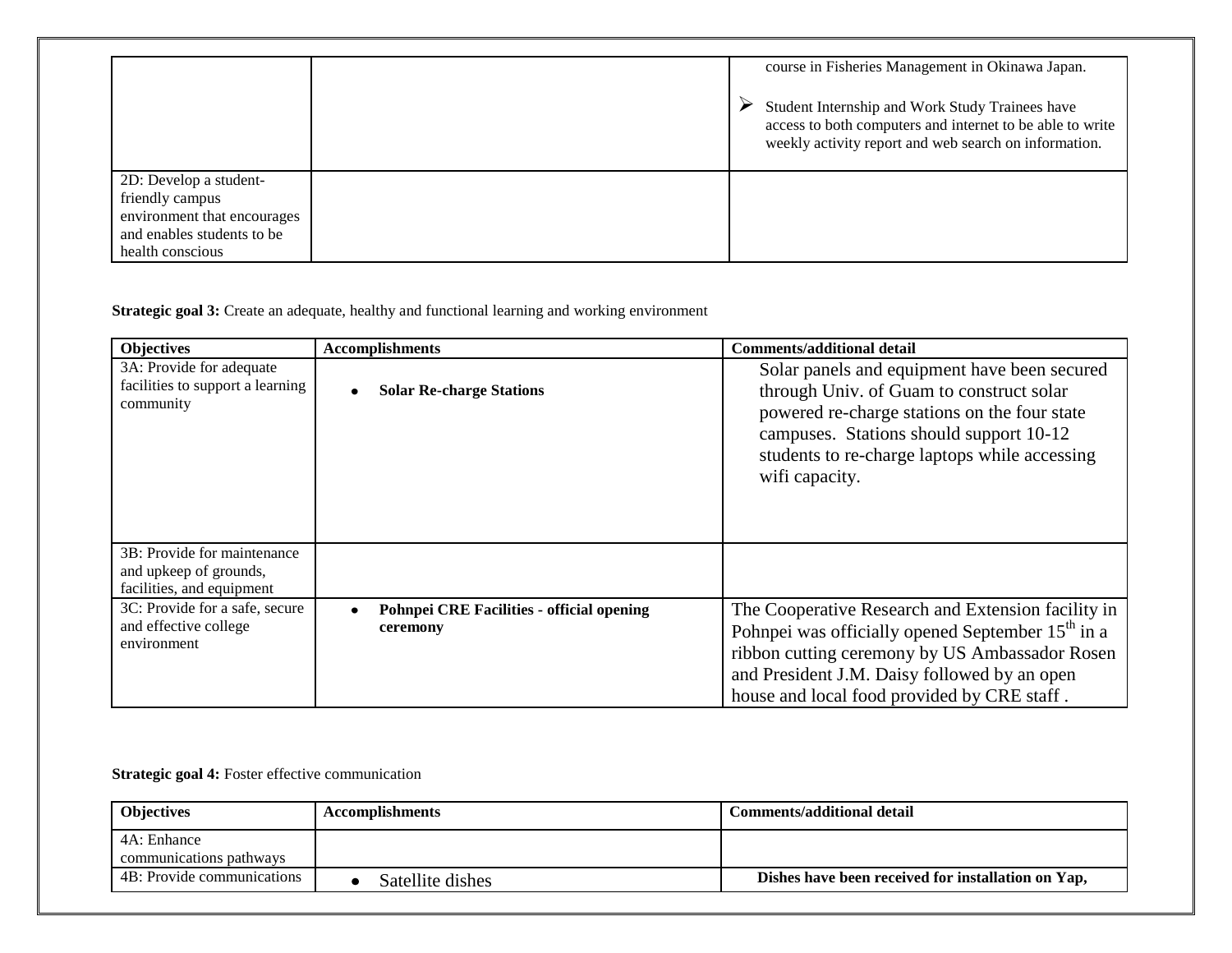| infrastructure to support<br>communication pathways                          | <b>Chuuk, National and Kosrae Campus to enhance</b><br>communication and provide alternate highway for<br>communication for Distance Education and in case of<br>an emergency. Funding is from USDA Distance<br><b>Education Grant.</b> |  |  |
|------------------------------------------------------------------------------|-----------------------------------------------------------------------------------------------------------------------------------------------------------------------------------------------------------------------------------------|--|--|
| 4C: Enhance the college<br>community's ability to<br>communicate effectively |                                                                                                                                                                                                                                         |  |  |

**Strategic goal 5:** Invest in sufficient, qualified, and effective human resources

| <b>Objectives</b>                                                                            | <b>Accomplishments</b>                                                                                   | <b>Comments/additional detail</b>                                                                                                                                                                                                                                                                                                                                                                                                                                                                                                                                                                                                                                                                                                                                                                                                                                                                           |
|----------------------------------------------------------------------------------------------|----------------------------------------------------------------------------------------------------------|-------------------------------------------------------------------------------------------------------------------------------------------------------------------------------------------------------------------------------------------------------------------------------------------------------------------------------------------------------------------------------------------------------------------------------------------------------------------------------------------------------------------------------------------------------------------------------------------------------------------------------------------------------------------------------------------------------------------------------------------------------------------------------------------------------------------------------------------------------------------------------------------------------------|
| 5A: Provide on-going<br>professional development of<br>faculty and staff                     | $\blacktriangleright$<br><b>Training of trainers</b><br>➤<br>In-house capacity improvement and training  | ➤<br>CES PNI Agents attended a workshop on Papaya<br>Mealybug conducted by SPC Entomologist in Kolonia                                                                                                                                                                                                                                                                                                                                                                                                                                                                                                                                                                                                                                                                                                                                                                                                      |
|                                                                                              |                                                                                                          | A two-day's workshop was made possible by a<br>➤<br>collaborative effort between COM-FSM CRE,<br>University of Hawaii Manoa, Pohnpei State<br>Agriculture, Natural Resource Conservation Services,<br>Saimon Mix's Farm and many other agencies. The first<br>day of the workshop was done in a class room setting,<br>presentation were given to 84 four Pohnpeian farmers<br>and the second day was on farm demonstration on<br>Saimon's farm.<br>CES Agents prepared individual plan of work and<br>coincide with preparation with presentation on food<br>security training workshop for the farmers of Pohnpei.<br>CES PNI Agents attended a workshop on Papaya<br>Mealybug conducted by SPC Entomologist in Kolonia<br>and participated in a workshop on compost production<br>using piggery waste, management techniques to reduce<br>environmental pollution and contamination to water<br>sources. |
| 5B: Recruit and retain<br>qualified personnel to allow<br>delivery of quality services       | A Youth programs agent was hired in Chuuk<br>A Climate Change /Agriculture agent was<br>hired in Pohnpei | Climae Change is a new program identified by<br>USDA/National Institute of Food and Agriculture                                                                                                                                                                                                                                                                                                                                                                                                                                                                                                                                                                                                                                                                                                                                                                                                             |
| 5C: Update personnel<br>policies and procedures to<br>meet on-going human<br>resources needs |                                                                                                          |                                                                                                                                                                                                                                                                                                                                                                                                                                                                                                                                                                                                                                                                                                                                                                                                                                                                                                             |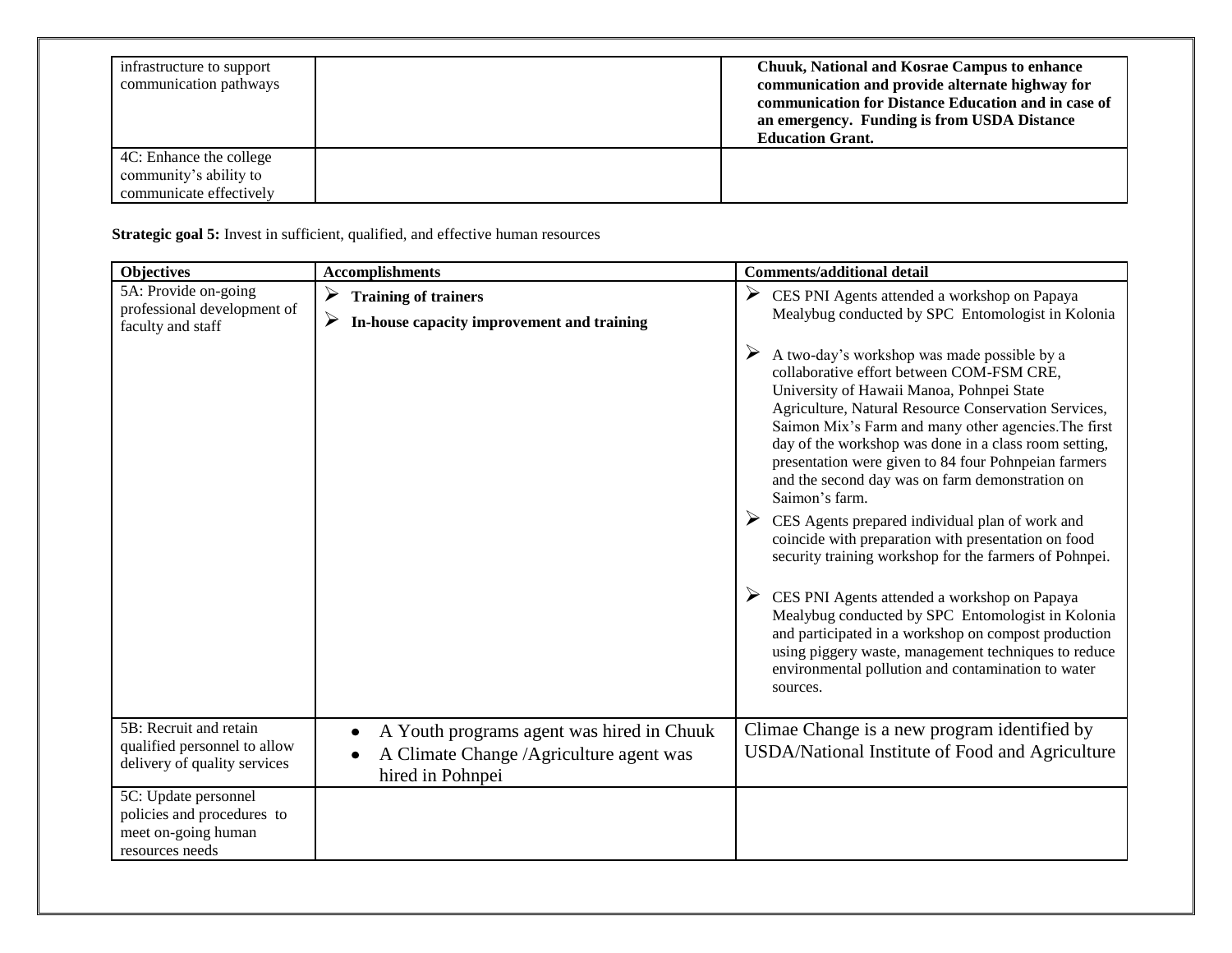**Strategic goal 7:** Build a partnering and service network for community, workforce and economic development

| <b>Objectives</b>                | <b>Accomplishments</b>                                                                                                                                                                                            | <b>Comments/additional detail</b>                                                                                                                                                                                                                                                                                                                                                                                                          |
|----------------------------------|-------------------------------------------------------------------------------------------------------------------------------------------------------------------------------------------------------------------|--------------------------------------------------------------------------------------------------------------------------------------------------------------------------------------------------------------------------------------------------------------------------------------------------------------------------------------------------------------------------------------------------------------------------------------------|
| 7A: Increase involvement of      |                                                                                                                                                                                                                   |                                                                                                                                                                                                                                                                                                                                                                                                                                            |
| the community in college         |                                                                                                                                                                                                                   |                                                                                                                                                                                                                                                                                                                                                                                                                                            |
| affairs                          |                                                                                                                                                                                                                   |                                                                                                                                                                                                                                                                                                                                                                                                                                            |
| 7B: Enhance and promote          |                                                                                                                                                                                                                   |                                                                                                                                                                                                                                                                                                                                                                                                                                            |
| employment opportunities         |                                                                                                                                                                                                                   |                                                                                                                                                                                                                                                                                                                                                                                                                                            |
| 7C: Develop new and              |                                                                                                                                                                                                                   |                                                                                                                                                                                                                                                                                                                                                                                                                                            |
| enhance existing programs to     |                                                                                                                                                                                                                   |                                                                                                                                                                                                                                                                                                                                                                                                                                            |
| meet the changing                |                                                                                                                                                                                                                   |                                                                                                                                                                                                                                                                                                                                                                                                                                            |
| educational and workforce        |                                                                                                                                                                                                                   |                                                                                                                                                                                                                                                                                                                                                                                                                                            |
| needs of our communities         |                                                                                                                                                                                                                   |                                                                                                                                                                                                                                                                                                                                                                                                                                            |
| 7D: Provide Cooperative          | <b>Research in Kosrae focuses on the Improvement of</b><br>$\bullet$                                                                                                                                              | Collected germplasm and established cultures of sweet                                                                                                                                                                                                                                                                                                                                                                                      |
| <b>Extension Services to the</b> | planting materials and the identification of salt                                                                                                                                                                 | potato, swamp taro and soft taro.                                                                                                                                                                                                                                                                                                                                                                                                          |
| community                        | tolerance in staple crops                                                                                                                                                                                         |                                                                                                                                                                                                                                                                                                                                                                                                                                            |
|                                  |                                                                                                                                                                                                                   | Produced 4,200 seedlings of soft taro and sweet potato and<br>distributed 1,090 seedlings.                                                                                                                                                                                                                                                                                                                                                 |
|                                  |                                                                                                                                                                                                                   | Produced 400 seedlings of vegetables and distributed 165<br>seedlings.                                                                                                                                                                                                                                                                                                                                                                     |
|                                  | <b>Chuuk Research drafted a Materials Transfer</b><br><b>Agreement between the Federated States of</b><br>Micronesia (FSM) and the University of Hawaii                                                           | Chuuk AES unit is collaborating with regional<br>institutions in a grant administered by American Samoa<br>Community College to identify and test under field<br>conditions locally recognized salt tolerant staple crops<br>as a response to climate change. Laboratory testingis<br>being conducted at UH. The MTA protects genetic<br>resources for FSM.                                                                                |
|                                  | <b>Aquaculture programs in Yap - RabbitFish survey</b><br>$\bullet$<br>has been initiated and aquarium tests of native fish<br>for suitability for aquaponics has completed the two<br>months of acclimatization. | Aquaponics: Continued testing suitability of the native<br>fish species, Spotted Scat for aquaponics system in Yap.<br>Literature indicate this species can survive in<br>freshwater. Water salinity was gradually reduced to 1.5 ppt<br>(below salt tolerance of most vegetables) and 30 fish<br>acclimatized in two aquarium tanks over one week. At two<br>months survival is maintained indicating potential for<br>aquaponics system. |
|                                  | Dry litter system for pig production has been<br>accepted throughout Micronesia as an<br>environmentally friendly best Management Practice                                                                        | Programs in Yap, Kosrae and especially Pohnpei are<br>promoting the Dry-litter system of piggery management to<br>reduce the impact of raising pigs on water resources.<br>Collaborators (including CRE) in Pohnpei developed the<br>Piggery Advisory Concil and the message is spreading to                                                                                                                                               |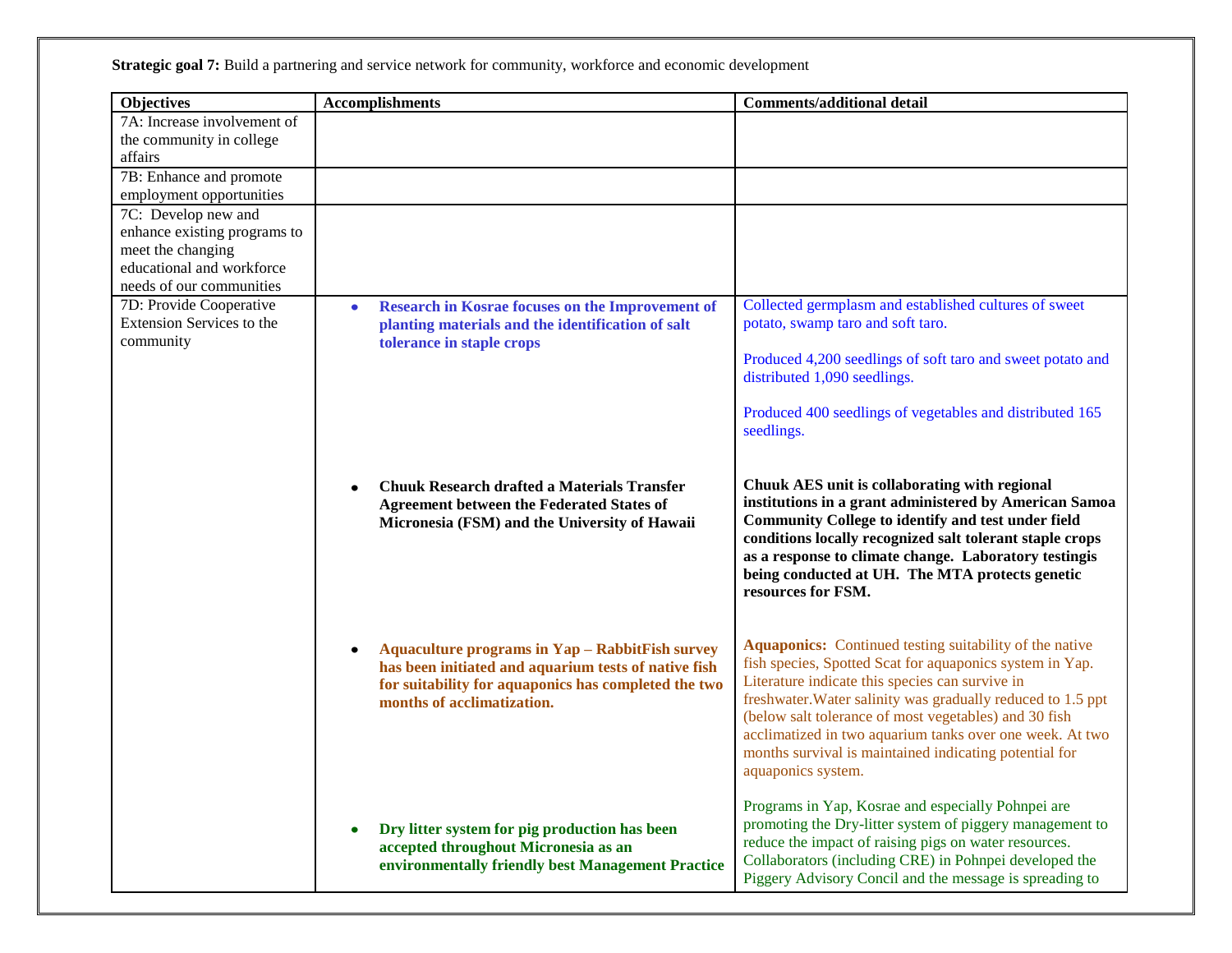